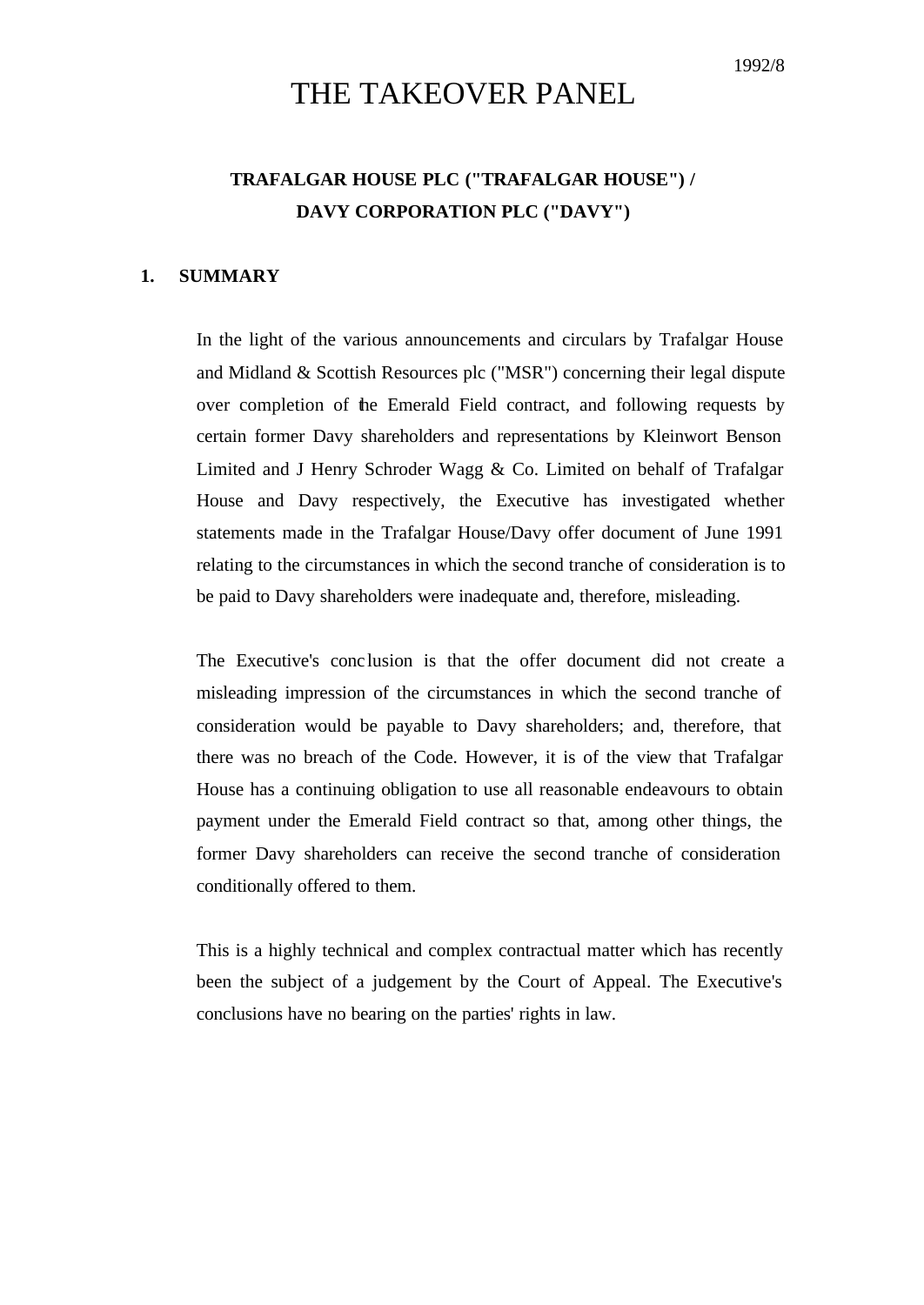#### **2. BACKGROUND**

On 25 June 1991, Trafalgar House announced a recommended cash offer (the "Offer") for the whole of the issued share capital of Davy. Trafalgar House was advised by Kleinwort Benson Limited ("Kleinwort Benson") and Davy by J Henry Schroder Wagg & Co. Limited ("Schroders"). The consideration for the Davy shares was an immediate payment of 50p and a deferred payment of 45p (the "Second Payment"). The Offer was declared wholly unconditional on 23 July 1991.

The offer document contained a letter dated 28 June 1991 from the then chairman of Davy, Sir Alistair Frame. This letter stated, inter alia, that:

"[The] Second Payment is contingent on, and will be paid 21 days after, Davy Offshore Limited ("DOL") becoming entitled to draw down the first amount payable under a letter of credit relating to the Emerald Field contract. The Emerald Field contract is now scheduled to be completed by 31st October 1991, which would enable the first amount under the letter of credit to be drawn down which in turn would trigger the Second Payment of 45p per share".

The offer document also contained a letter from Kleinwort Benson which, in setting out the terms of the offer, stated:

"The Second Payment is contingent on Davy Offshore Limited becoming entitled to draw down the first amount payable under a letter of credit relating to the Emerald Field contract and will be paid 21 days thereafter".

The Emerald Field contract is an agreement under which,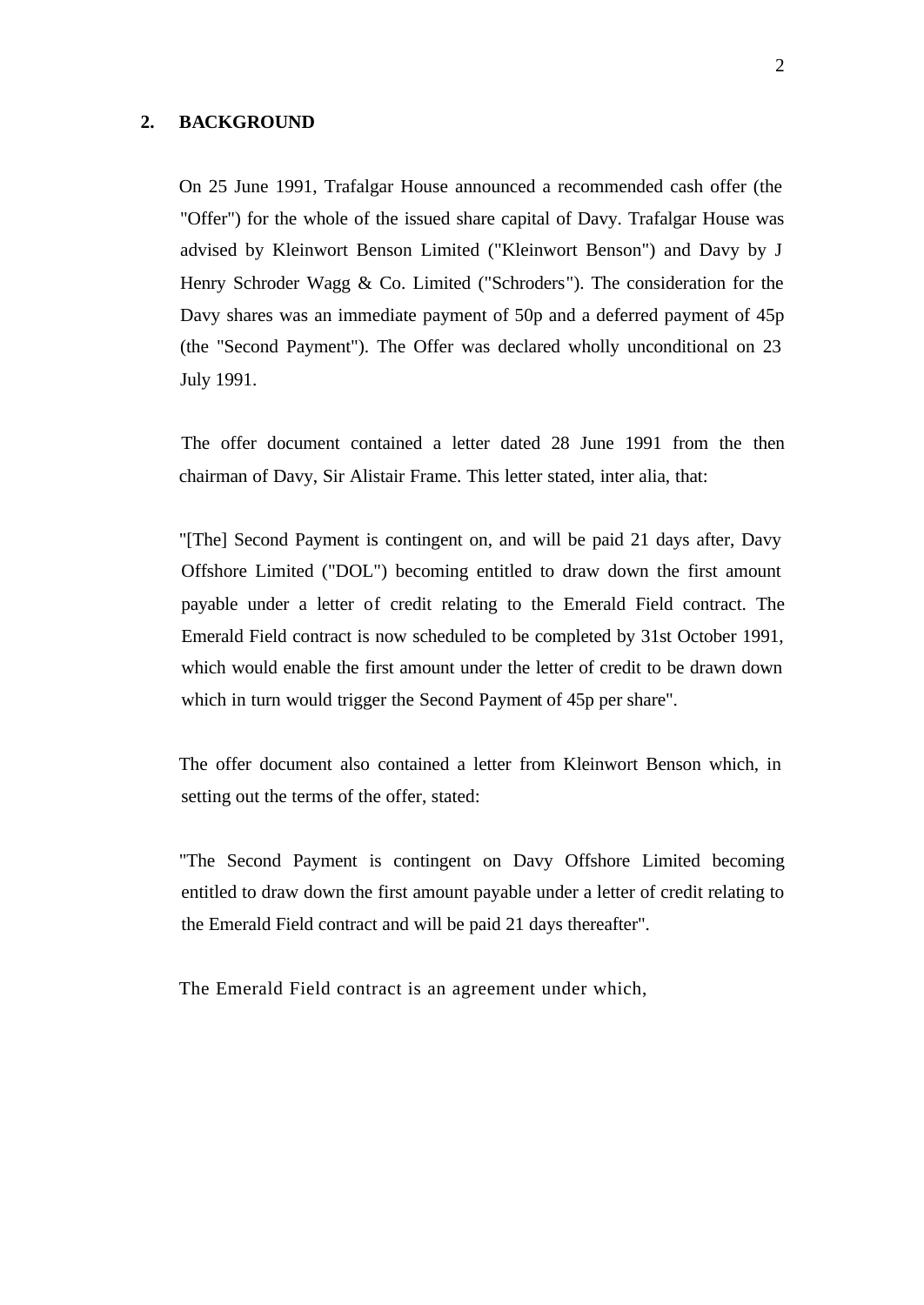inter alia, DOL (now a wholly-owned subsidiary of Trafalgar House) is converting a semi-submersible drilling rig for North Sea service as a floating production platform. DOL's client is Emerald Field Contracting Limited ("EFCL"), a wholly-owned subsidiary of MSR. As explained in the offer document, the completion and satisfactory handover of the Emerald Field floating production platform, and DOL's subsequent entitlement to draw down monies under the letter of credit relating to the Emerald Field contract (the "Letter of Credit"), determines whether and when the Second Payment (of 45p per Davy share) becomes due and payable.

Although the letter from Sir Alistair Frame referred to above indicated that the Emerald Field contract was scheduled to be completed by 31 October 1991, completion has not yet taken place. A legal dispute has arisen between DOL and EFCL as to the correct interpretation of the Emerald Field contract with regard to the timing of the passing of title to, and payment for, the equipment being delivered under the contract. This dispute has recently been the subject of a judgement by the Court of Appeal. In addition, statements have been made by both sides as to the effect of a re-financing undertaken by EFCL on its ability to satisfy certain of the conditions attached to a loan to be guaranteed by the Department of Trade and Industry under Section 10 of the Industry Act 1972 (the "Section 10 Certificate"), which Certificate is one of the conditions to be satisfied to enable draw down to take place under the Letter of Credit.

## **3. CODE ISSUES AND THE EXECUTIVE'S CONCLUSIONS**

The Panel is not concerned in, or with, the legal proceedings. It is, and can only be, concerned with Code issues. Therefore, the issue with which the Executive has concerned itself is whether the statements made in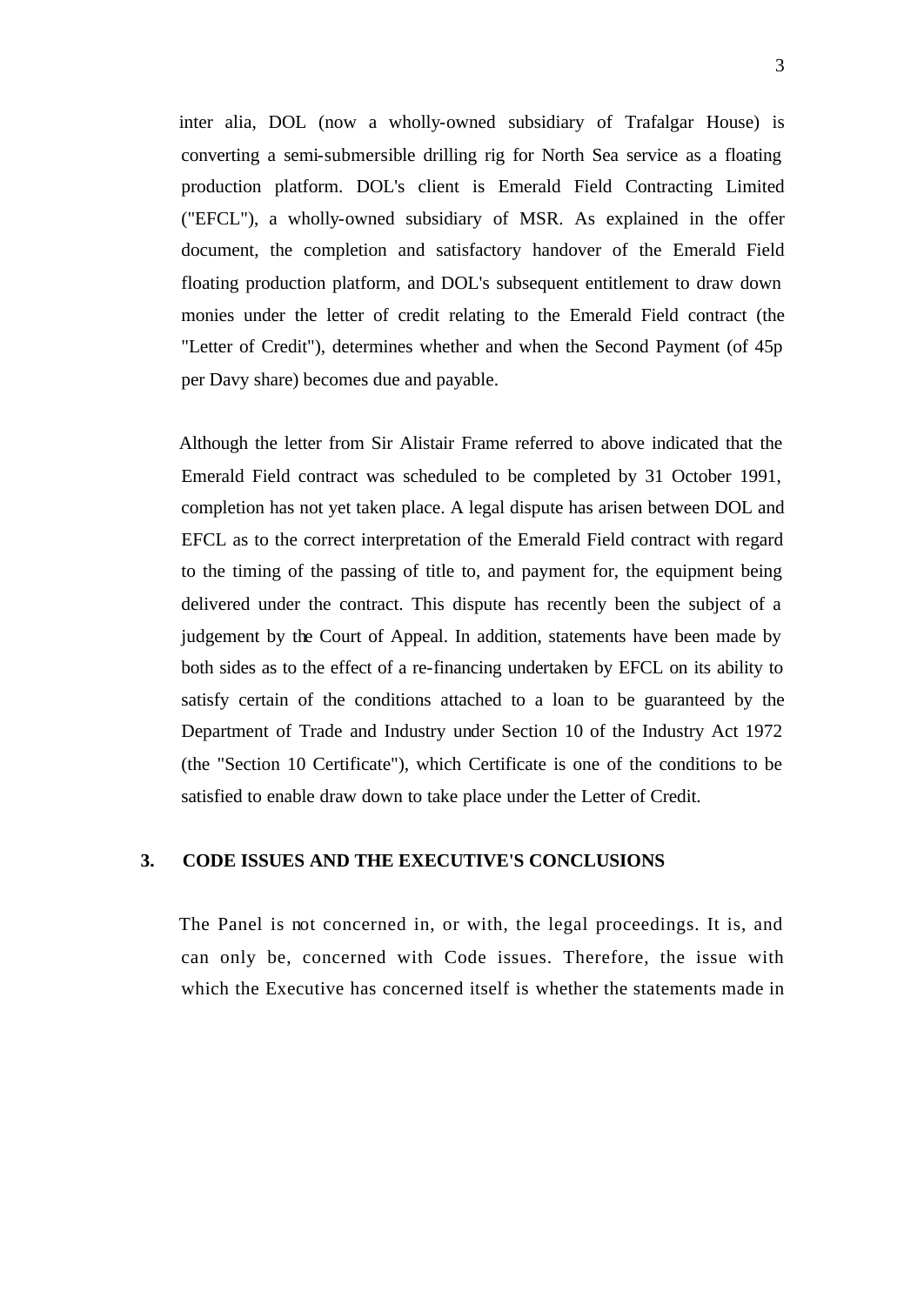the Trafalgar House/Davy offer document relating to the circumstances in which the second tranche of consideration is to be paid to Davy shareholders were inadequate and, therefore, misleading (in breach of General Principle 4 and/or Rule 19 of the Code).

General Principle 4 of the Code provides:

"Shareholders must be given sufficient information and advice to enable them to reach a properly informed decision and must have sufficient time to do so. No relevant information should be withheld from them".

Rule 19.1 (in accordance with General Principle 5) provides:

"Each document or advertisement issued, or statement made, during the course of an offer must, as is the case with a prospectus, satisfy the highest standards of accuracy and the information given must be adequately and fairly presented. This applies whether it is issued by the company direct or by an adviser on its behalf".

The Executive has investigated the knowledge, and expectations, of each of Trafalgar House, Davy and MSR in relation to completion and draw down under the Letter of Credit both at the time Trafalgar House launched its offer for Davy and until the offer became unconditional. Against that background, the Executive has considered the statements made in the offer document and reached the following conclusions:

(a) Trafalgar House and, so far as relevant, Davy undertook appropriate due diligence as to the status of the Emerald Field contract;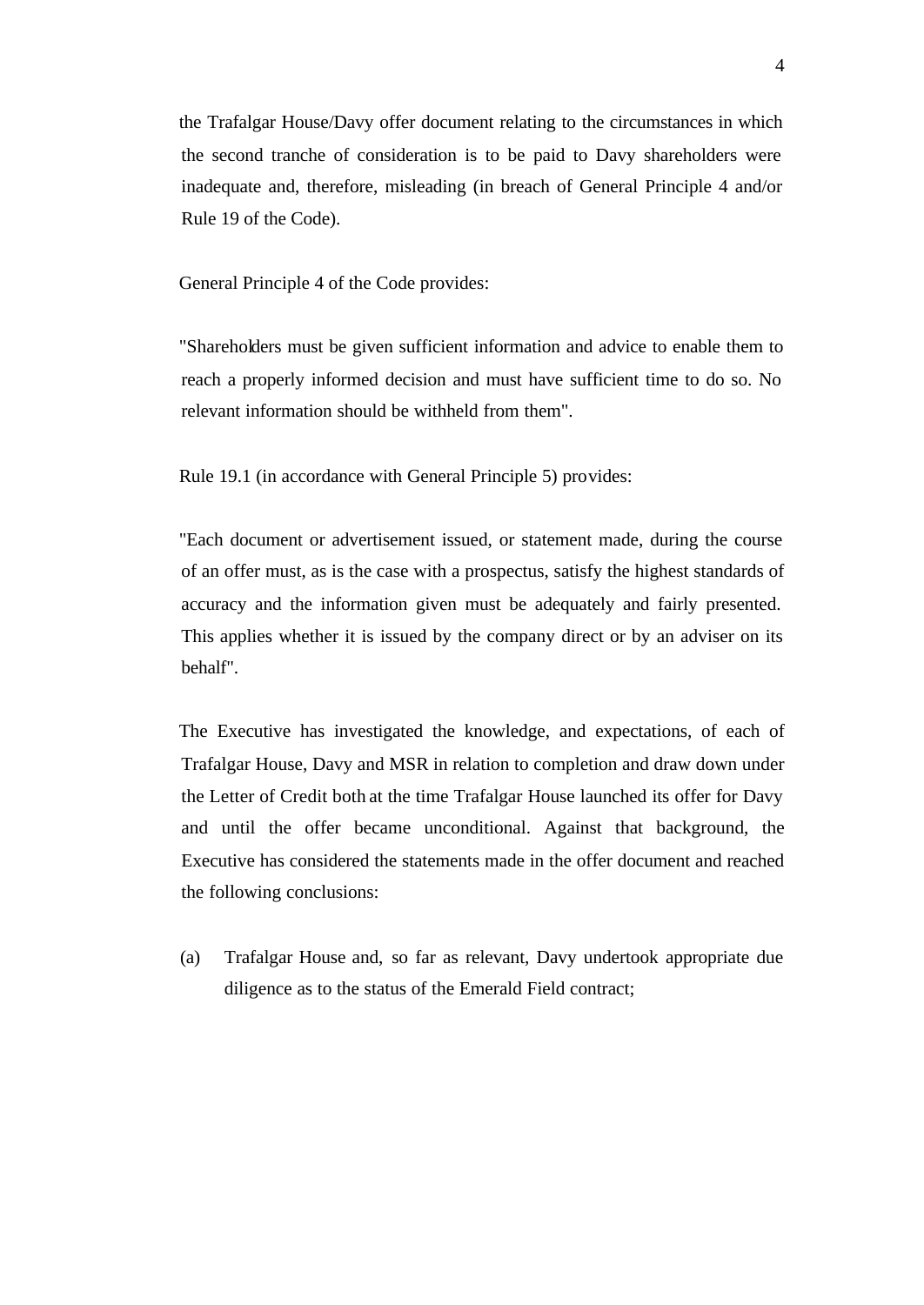- (b) at all relevant times, none of Trafalgar House, Davy or MSR expected that payment to DOL under the Emerald Field contract would be otherwise than under the Letter of Credit;
- (c) Trafalgar House/Davy made it clear in the offer document that payment of the second tranche of the consideration was contingent on DOL becoming entitled to draw down the first amount under the Letter of Credit; and that draw down under the Letter of Credit was conditional on completion under the Emerald Field contract; and
- (d) there did not need to be specific disclosure of the conditions to be satisfied in order for completion (and, therefore, draw down) to take place for the following reasons:
	- (i) Trafalgar House and Davy reasonably believed that those conditions would be satisfied;
	- (ii) a contract of the size and complexity of the Emerald Field contract was always going to be full of conditions; and
	- (iii) the full terms of the contract and the Letter of Credit were on display and so were available for inspection by the Davy shareholders.

### **4. COMPLETION**

The Executive understands that Trafalgar House is continuing to work towards contractual completion of the Emerald Field contract and draw down under the Letter of Credit as soon as possible. It has stated so publicly and the Executive believes that Trafalgar House has an obligation to do so.